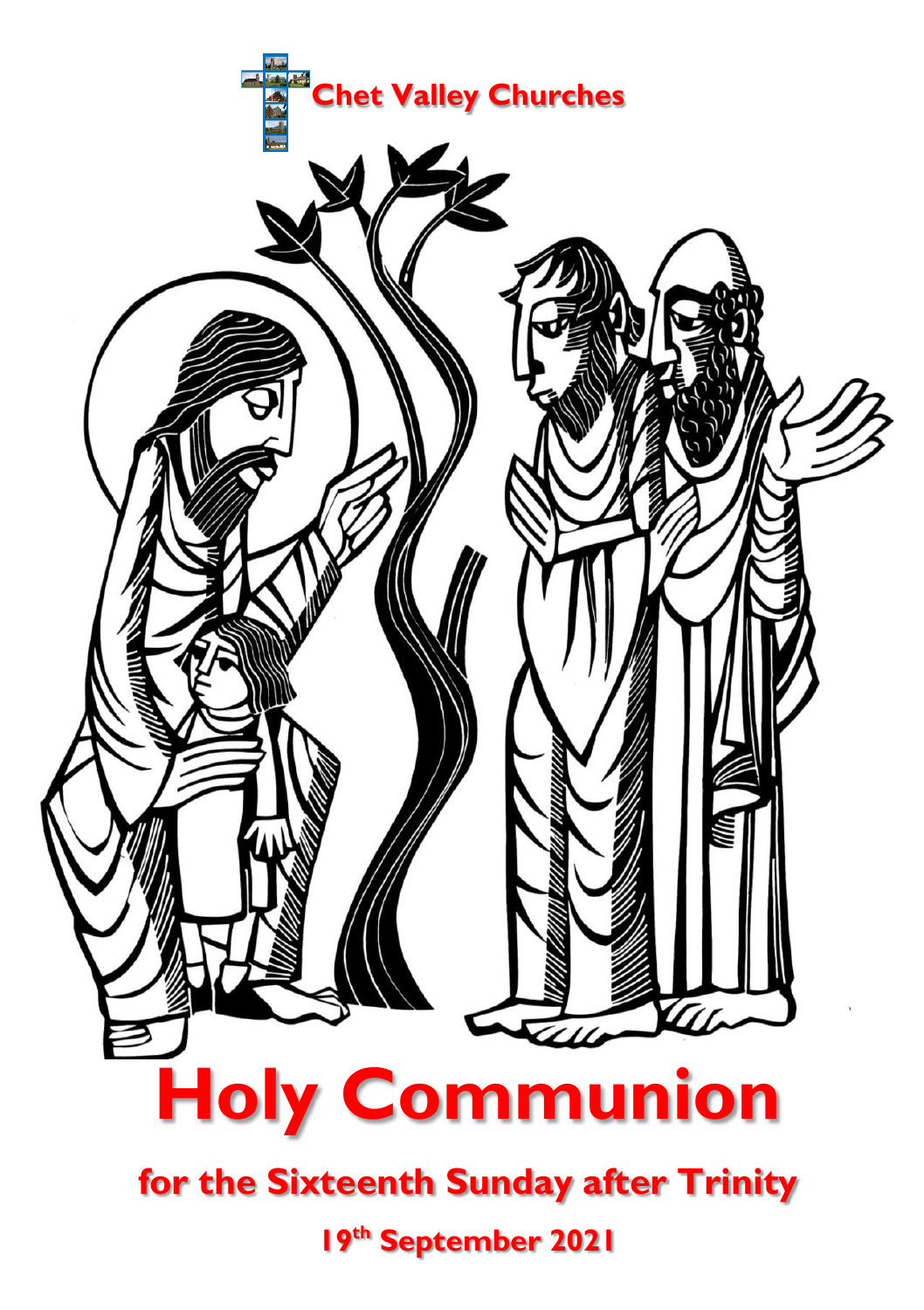### **The Greeting**

The grace of the Lord Jesus Christ, and the love of God, and the fellowship of the Holy Spirit be with you all. **Amen.**

#### **Hymn:** *Teach Me, My God and King*

**Teach me, my God and King, in all things thee to see; And what I do in anything to do it as for thee!**

**A man that looks on glass, on it may stay his eye; Or if he pleaseth, through it pass, and then the heaven espy.**

**All may of thee partake; nothing can be so mean, Which, with this tincture, 'for thy sake', Will not grow bright and clean.**

**A servant with this clause makes drudgery divine; Who sweeps a room, as for thy laws, Makes that and the action fine.**

**This is the famous stone that turneth all to gold; For that which God doth touch and own cannot for less be told.**

# **The Confession**

*The minister introduces the confession*

Jesus says, 'Repent, for the kingdom of heaven is close at hand.' So let us turn away from sin and turn to Christ, confessing our sins in penitence and faith.

We have wandered from your paths, yet your truth leads us home. Lord, have mercy. **Lord, have mercy.**

We have failed to live as your children, yet your love restores us. Christ, have mercy. **Christ, have mercy.**

We are disfigured by our sin, yet your power heals us. Lord have mercy. **Lord have mercy.**

May Almighty God have mercy upon us, forgive us our sins, and bring us to everlasting life; through Jesus Christ our Lord. Amen.

#### **Peruvian Gloria**

Glory to God, Glory to God, Glory to the Father. **Glory to God, Glory to God, Glory to the Father.**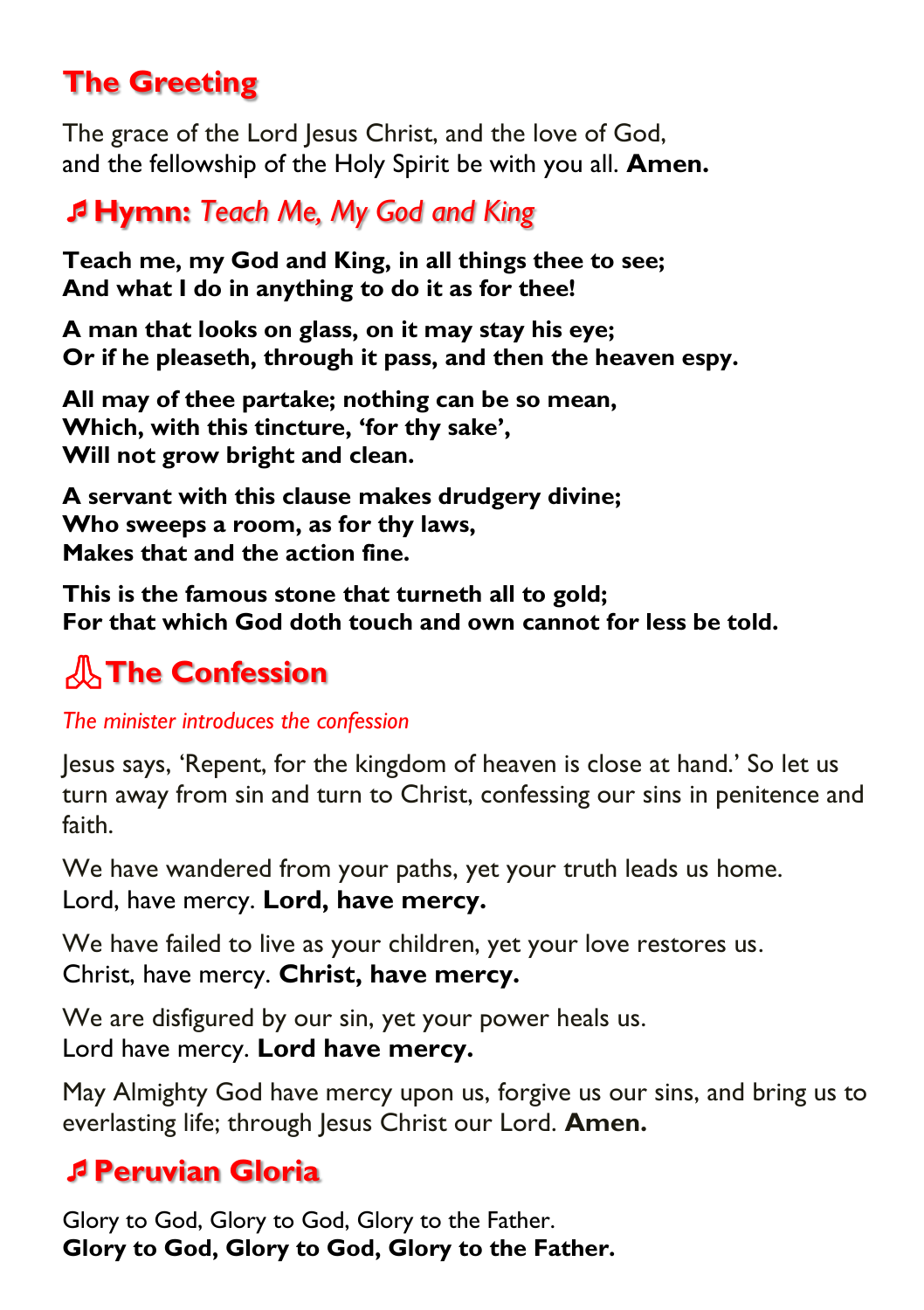To him be glory for ever. **To him be glory for ever.** Alleluia amen. **Alleluia amen. [x2]**

Glory to God, Glory to God, Son of the Father. **Glory to God, Glory to God, Son of the Father.** To him be glory for ever. **To him be glory for ever.** Alleluia amen. **Alleluia amen. [x2]**



Glory to God, Glory to God, Glory to the Spirit. **Glory to God, Glory to God, Glory to the Spirit.** To him be glory for ever. **To him be glory for ever.** Alleluia amen. **Alleluia amen. [x2]**

# **Collect**

Lord of creation, whose glory is around and within us: open our eyes to your wonders, that we may serve you with reverence and know your peace at our lives' end, through Jesus Christ our Lord. **Amen.** 

## **Reading: Jeremiah 11:18-20**

It was the Lord who made it known to me, and I knew; then you showed me their evil deeds. But I was like a gentle lamb led to the slaughter. And I did not know it was against me that they devised schemes, saying, 'Let us destroy the tree with its fruit, let us cut him off from the land of the living, so that his name will no longer be remembered!'

But you, O Lord of hosts, who judge righteously, who try the heart and the mind, let me see your retribution upon them, for to you I have committed my cause.

### **Hymn:** *Here is Love, Vast as the Ocean*

**Here is love, vast as the ocean, loving kindness as the flood When the prince of life, our ransom shed for us his precious blood Who his love will not remember? Who can cease to sing his praise? He can never be forgotten throughout heaven's eternal days.**

**On the mount of crucifixion fountains opened deep and wide Through the floodgates of God's mercy flowed a vast a gracious tide. Grace and love, like mighty rivers poured incessant from above And heaven's peace and perfect justice kissed a guilty world in love.**

## **Gospel:** *Mark 9:30-37*

Hear the holy gospel according to Mark. **Glory to you, O Lord.**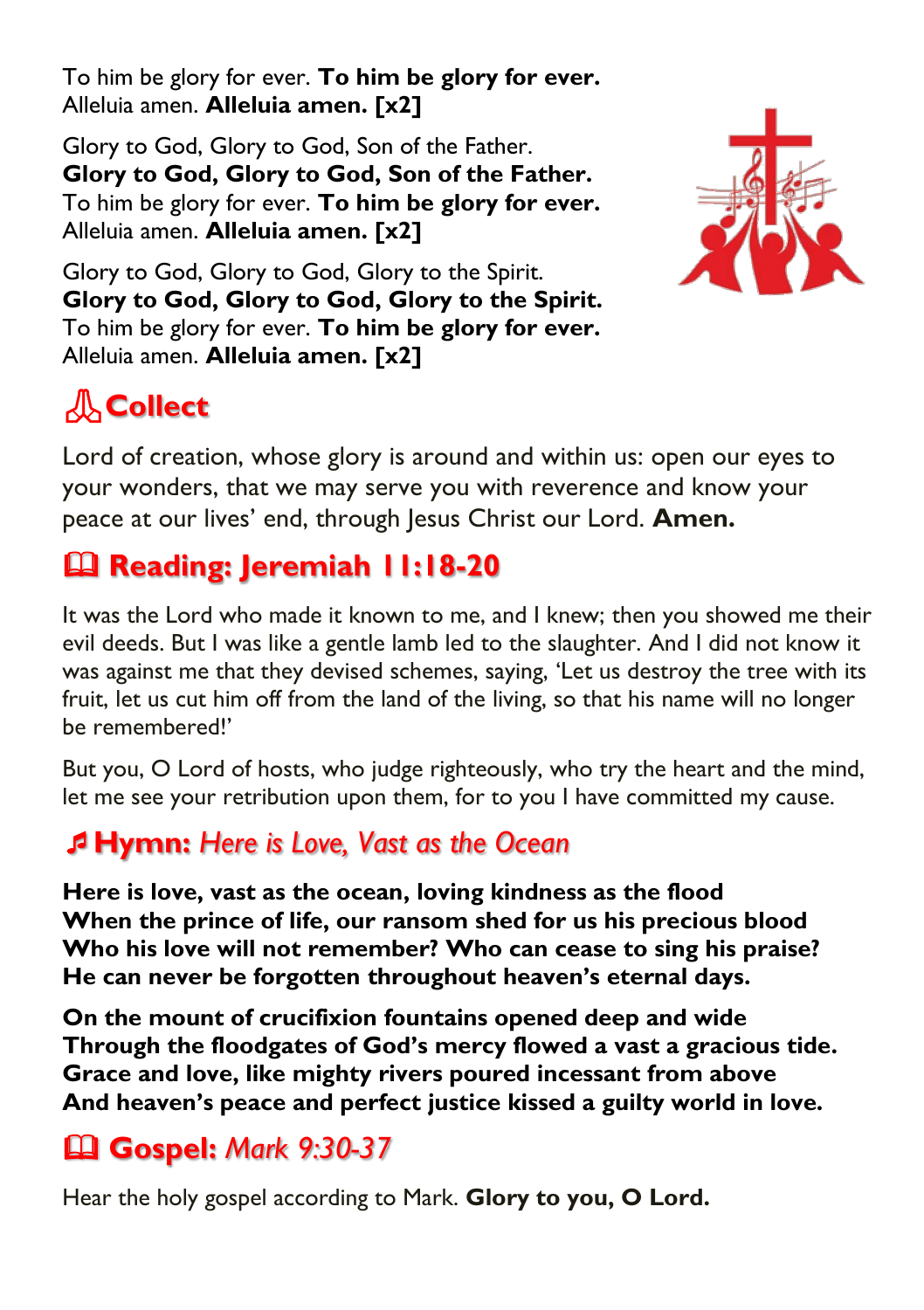They went on from there and passed through Galilee. He did not want anyone to know it; for he was teaching his disciples, saying to them, 'The Son of Man is to be betrayed into human hands, and they will kill him, and three days after being killed, he will rise again.' But they did not understand what he was saying and were afraid to ask him.

Then they came to Capernaum; and when he was in the house he asked them, 'What were you arguing about on the way?' But they were silent, for on the way they had argued with one another about who was the greatest. He sat down, called the twelve, and said to them, 'Whoever wants to be first must be last of all and servant of all.' Then he took a little child and put it among them; and taking it in his arms, he said to them, 'Whoever welcomes one such child in my name welcomes me, and whoever welcomes me welcomes not me but the one who sent me.'

This is the gospel of the Lord. **Praise to you O Christ.**

#### **Sermon [***Rev David***]**

I'm not sure when it began but suffice to say that it is still there and has remained with me for a very long time. I think it may well have been during a trip to Blackpool in my childhood that I was taken to the Funfair and possibly even asked, or maybe, more likely, I was persuaded, to go on a roller-coaster ride. All I shall say is that it didn't end well. Ever since I've managed to resist the temptation to try another roller coaster—although being tossed about on a boat comes mightily close!

In our reading today from chapter nine in Mark's gospel the disciples find themselves on an emotional roller coaster. In last week's service Rev Ros looked at the passage in chapter eight and considered how we, like the disciples, would answer lesus's question "Who do you say that I am?" Peter, answering perhaps for all of them, replied, "You are the Messiah." He is then rebuked quite sternly because he and the others have *not* got it when Jesus goes on to tell them that the Messiah is to suffer and die. Our passage today follows on but not directly, in that in the intervening verses in Mark's account there has been the amazing experience for Peter, James and John of being with Jesus on the mountain of the transfiguration followed by a dramatic act of healing. and yet, despite all this, when Jesus reiterates what he—the Messiah—has to undergo. That he is to be betrayed. That he will be killed. That he will be raised on the third day. They don't understand. They just don't get it. In fact, they don't get it to the extent that they have a completely weird argument on the journey.

Just picture the scene. Just imagine what Jesus might have said. They've all got back to a house in Capernaum and he says, "OK then, whilst I was teaching as we were walking there was something that seemed to be of more interest to you.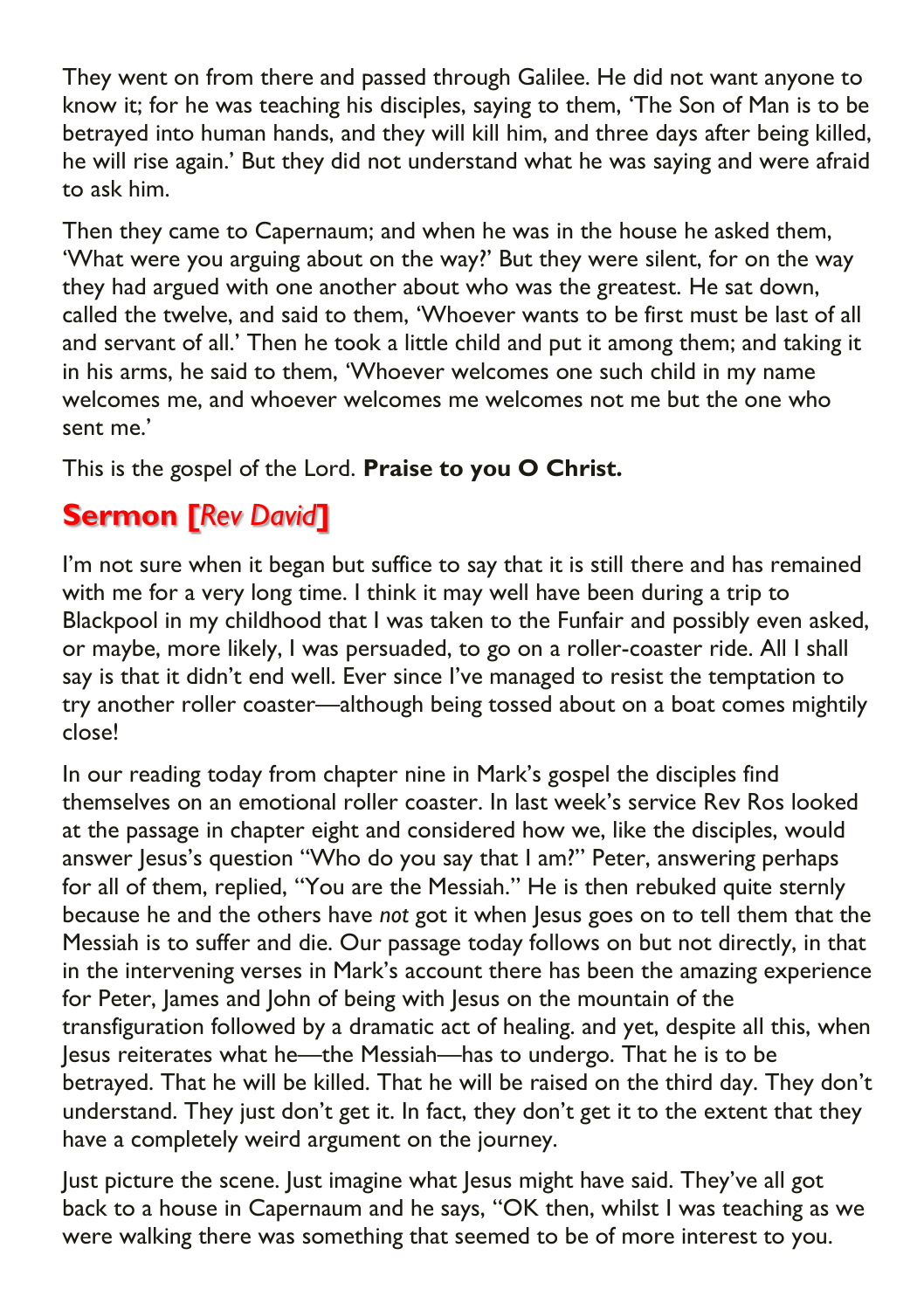What was it?" Stunned silence. Then it comes out—they'd been arguing about who was the greatest. One can just hear those who'd been up the mountain with Jesus making their case. Others protesting about their own credentials.

Then it happens… Jesus doesn't chastise them. Rather, he picks out a child. An individual who in those days has no status, no voice and he tells them to look at this child and equates Himself with this child. Worldly status has no part in this. The Messiah remember came as a helpless babe and the Messiah requires us to welcome and accept those too who may not have any status in the eyes of the world. Now that's a real challenge for us all.

#### **We Say What We Believe**

Let us confess our faith in God.



**We believe in God the Father, from whom every family in heaven and on earth is named.**

**We believe in God the Son, who lives in our hearts through faith, and fills us with his love.**

**We believe in God the Holy Spirit, who strengthens us with power from on high.**

**We believe in one God, Father, Son and Holy Spirit. Amen.**

## *A*Frayers of Intercession

God our Father, we pray for those in positions of power, and ask that they may govern with wisdom and integrity, serving the needs of their people. We pray for an end to conflict and for true peace throughout the world.

May your kingdom come; **Lord, hear our prayer.**

We pray for the Church, the sign of your reign, that it may extend your welcome to people of every race and background. We pray for our church leaders that they may have wisdom to guide their people.

May your kingdom come; **Lord, hear our prayer.**

We pray for Christians of every denomination, that together we may come to understand the royal priesthood you bestowed on us in baptism.

May your kingdom come; **Lord, hear our prayer.**

We pray for those whose commitment to truth brings them into conflict with earthly powers, that they may have the courage to endure.

May your kingdom come; **Lord, hear our prayer.**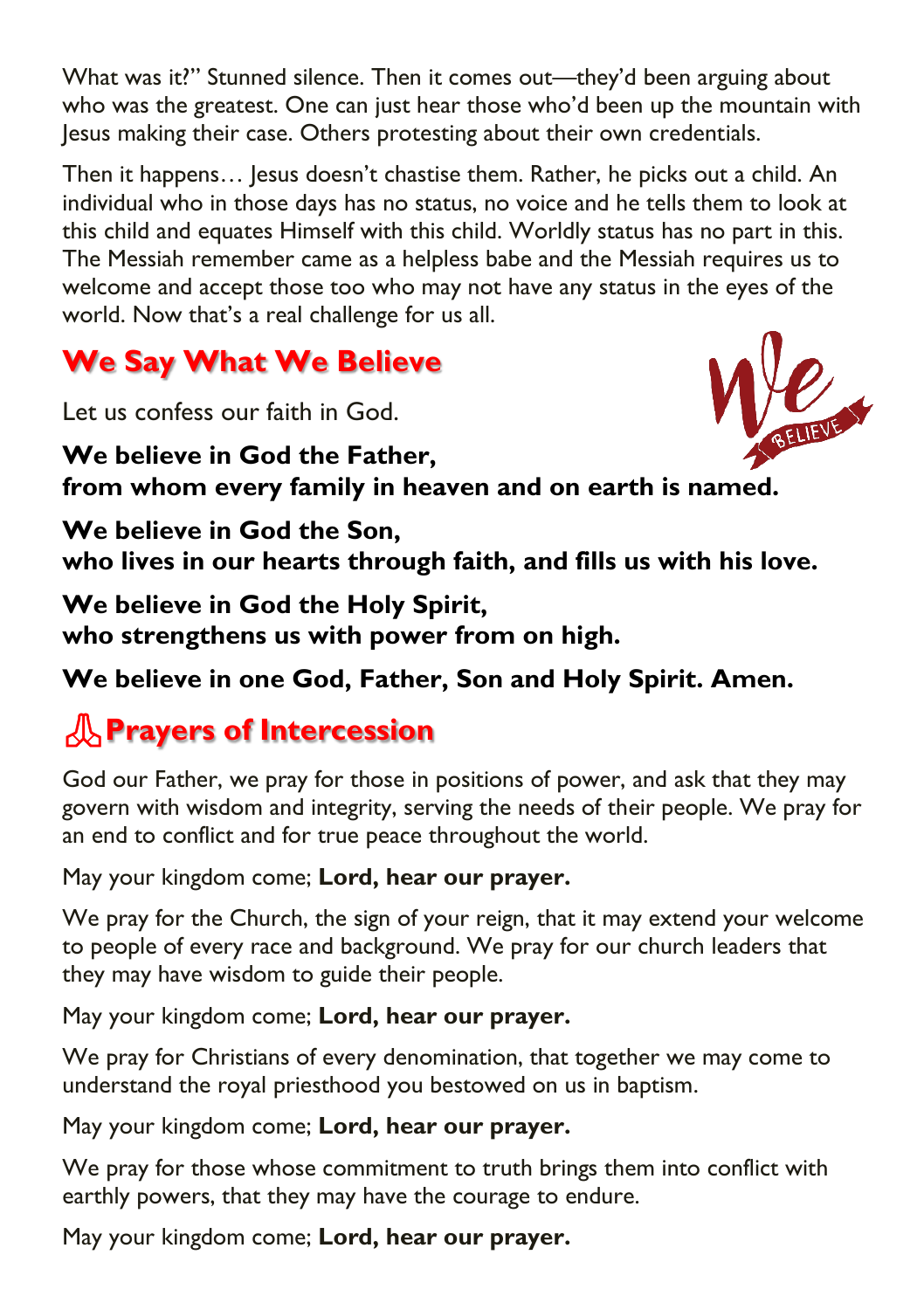We pray for all who are sick in body or mind and for all who care for them in hospital or at home.

May your kingdom come; **Lord, hear our prayer.**

Loving God, you have taught us that the power of the heart is greater than wealth and might. Hear us we pray for the fulfilment of your kingdom. We ask this through Jesus Christ our King; to him be glory forever. **Amen.** 

#### **The Peace**

To crown all things there must be love to bind all together and complete the whole. Let the peace of Christ rule in our hearts.

The peace of the Lord be always with you. **And also with you.**

#### **Offertory Hymn:** *From the Breaking of the Dawn*

**From the breaking of the dawn to the setting of the sun, I will stand on ev'ry promise of your word. Words of power, strong to save, that will never pass away, I will stand on ev'ry promise of your word.**

**For your covenant is sure, and on this I am secure— I can stand on ev'ry promise of your word. When I stumble and I sin, condemnation pressing in, I will stand on ev'ry promise of your word.**

**You are faithful to forgive that in freedom I might live, So I stand on ev'ry promise of your word. Guilt to innocence restored, you remember sins no more— So I'll stand on ev'ry promise of your word.**

**When I'm faced with anguished choice, I will listen for your voice, And I'll stand on ev'ry promise of your word. Through this dark and troubled land you will guide me with your hand As I stand on ev'ry promise of your word.**

**And you've promised to complete ev'ry work begun in me— So I'll stand on ev'ry promise of your word. Hope that lifts me from despair, love that casts out ev'ry fear, As I stand on ev'ry promise of your word.**

**Not forsaken, not alone, for the Comforter has come, And I stand on ev'ry promise of your word. Grace sufficient, grace for me, grace for all who will believe— We will stand on ev'ry promise of your word.**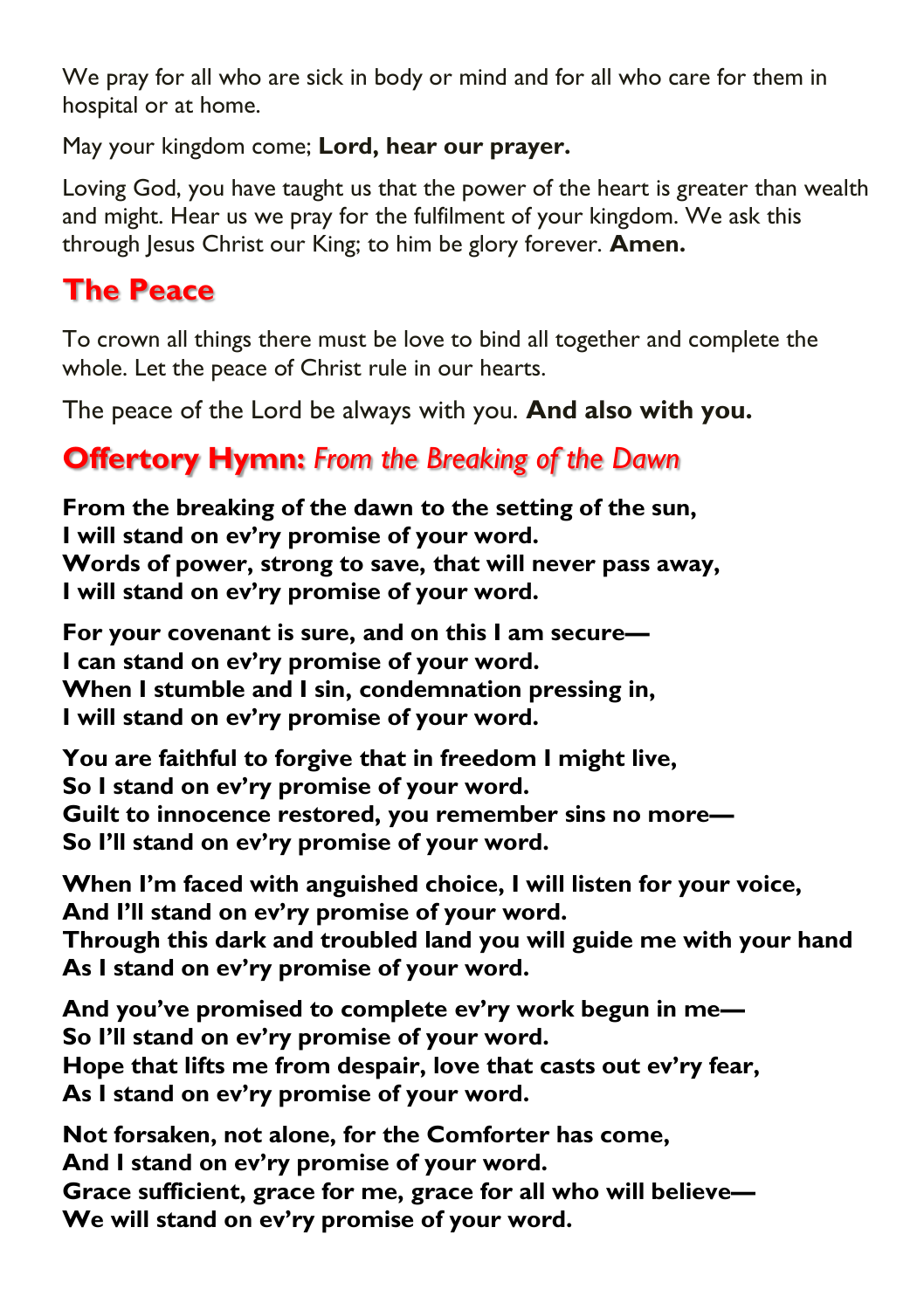### **The Eucharist**

The Lord is here. **His Spirit is with us.**

Lift up your hearts. **We lift them to the Lord.**

#### Let us give thanks to the Lord our God. **It is right to give our thanks and praise.**



#### **Holy, holy, holy Lord, God of power and might. Heaven and earth are full of your glory. Hosanna in the highest.**

How wonderful the work of your hands, O Lord. As a mother tenderly gathers her children, you embraced a people as your own. When they turned away and rebelled, your love remained steadfast. From them you raise up Jesus our Saviour, born of Mary, to be the living bread, in whom all our hungers are satisfied. He offered his life for sinners, and with a love stronger than death he opened wide his arms on the cross.

On the night before he died, he came to supper with his friends and, taking bread, he gave you thanks. He broke it and gave it to them, saying: Take eat; this is my body which is given for you; do this in remembrance of me.

And at the end of supper, taking the cup of wine, he gave you thanks, and said: Drink this, all of you; this is my blood of the new covenant, which is shed for you for the forgiveness of sins. Do this, as often as you drink it, in remembrance of me.

Great is the mystery of faith.

#### **Christ has died. Christ is risen. Christ will come again.**

Father, we plead with confidence his sacrifice made once for all upon the cross; we remember his dying and rising in glory, and we rejoice that he intercedes for us at your right hand. Pour out your Holy Spirit as we bring before you these gifts of your creation; may they be for us the body and blood of your dear Son.

As we eat and drink these holy things in your presence, form us in the likeness of Christ, and build us into a living temple to your glory. Bring us at the last with all the saints to the vision of that eternal splendour for which you have created us; through Jesus Christ, our Lord,

### **The Lord's Prayer**

**Our Father in heaven, hallowed be your name, your kingdom come, your will be done, on earth as in heaven.**